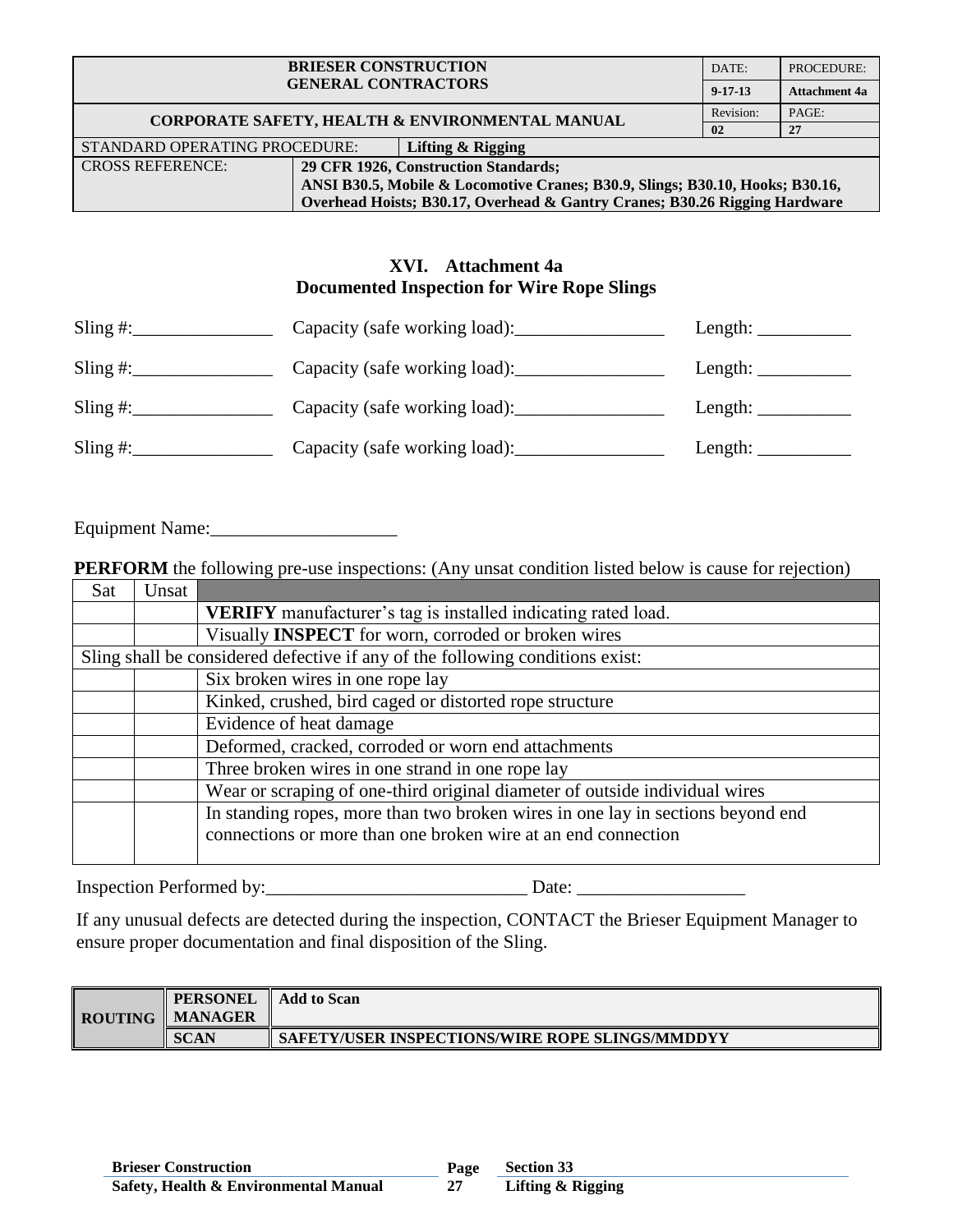|                                                                   | DATE:                                                                                                                                                    | PROCEDURE:                                                                    |                                                                                                  |                       |  |  |
|-------------------------------------------------------------------|----------------------------------------------------------------------------------------------------------------------------------------------------------|-------------------------------------------------------------------------------|--------------------------------------------------------------------------------------------------|-----------------------|--|--|
|                                                                   | $9 - 17 - 13$                                                                                                                                            | <b>Attachment 5</b>                                                           |                                                                                                  |                       |  |  |
|                                                                   |                                                                                                                                                          | <b>CORPORATE SAFETY, HEALTH &amp; ENVIRONMENTAL MANUAL</b>                    | Revision:                                                                                        | PAGE:                 |  |  |
|                                                                   |                                                                                                                                                          |                                                                               | 02                                                                                               | 28                    |  |  |
| STANDARD OPERATING PROCEDURE:   Lifting & Rigging                 |                                                                                                                                                          |                                                                               |                                                                                                  |                       |  |  |
| <b>CROSS REFERENCE:</b>                                           |                                                                                                                                                          | 29 CFR 1926, Construction Standards;                                          |                                                                                                  |                       |  |  |
|                                                                   |                                                                                                                                                          | ANSI B30.5, Mobile & Locomotive Cranes; B30.9, Slings; B30.10, Hooks; B30.16, |                                                                                                  |                       |  |  |
|                                                                   |                                                                                                                                                          | Overhead Hoists; B30.17, Overhead & Gantry Cranes; B30.26 Rigging Hardware    |                                                                                                  |                       |  |  |
|                                                                   | <b>XVII.</b> Attachment 5<br>Minimum Inspection Requirements for Synthetic/Nylon Slings<br>Documented Inspection Requirements for Synthetic/Nylon Slings |                                                                               |                                                                                                  |                       |  |  |
| $Sling \#$ :                                                      |                                                                                                                                                          |                                                                               | Length: $\frac{1}{\sqrt{1-\frac{1}{2}} \cdot \frac{1}{\sqrt{1-\frac{1}{2}} \cdot \frac{1}{2}}}}$ |                       |  |  |
| Sling #: $\frac{1}{2}$ Capacity (safe working load):              |                                                                                                                                                          |                                                                               |                                                                                                  | Length: $\frac{1}{2}$ |  |  |
| $Sling \#:\_$<br>Capacity (safe working load): __________________ |                                                                                                                                                          |                                                                               | Length: $\frac{1}{2}$                                                                            |                       |  |  |
| Sling #: Capacity (safe working load):                            |                                                                                                                                                          |                                                                               | Length: $\frac{1}{2}$                                                                            |                       |  |  |

Sling #:\_\_\_\_\_\_\_\_\_\_\_\_\_\_\_ Capacity (safe working load):\_\_\_\_\_\_\_\_\_\_\_\_\_\_\_\_ Length: \_\_\_\_\_\_\_\_\_\_

Equipment Name:\_\_\_\_\_\_\_\_\_\_\_\_\_\_\_\_\_\_\_\_

**PERFORM** the following pre-use inspections: (Any unsat condition listed below is cause for rejection)

| Sat | Unsat |                                                                                                           |  |  |  |  |  |
|-----|-------|-----------------------------------------------------------------------------------------------------------|--|--|--|--|--|
|     |       | Acid or Caustic burns                                                                                     |  |  |  |  |  |
|     |       | Melting or charring                                                                                       |  |  |  |  |  |
|     |       | Snags, punctures, tears or cuts                                                                           |  |  |  |  |  |
|     |       | Broken or worn stitches                                                                                   |  |  |  |  |  |
|     |       | Abnormal wear and wear or elongation exceeding manufacturer's recommendations                             |  |  |  |  |  |
|     |       | Distortion or fittings/hardware                                                                           |  |  |  |  |  |
|     |       | Discoloration or rotting                                                                                  |  |  |  |  |  |
|     |       | Excessive stretching or evidence of over-loading                                                          |  |  |  |  |  |
|     |       | Powdered fiber between strands (unjacketed slings only)                                                   |  |  |  |  |  |
|     |       | Manufacturer's tag is installed indicating rated load                                                     |  |  |  |  |  |
|     |       | Hardened sling or stiffness in sling                                                                      |  |  |  |  |  |
|     |       | If applicable, One or both of the tell-tails is not visible or is less than $\frac{1}{2}$ inch in length. |  |  |  |  |  |
|     |       | Remove sling from service                                                                                 |  |  |  |  |  |
|     |       | Lack of fiber-optic light transfer in sling models with the fiber-optic. Remove sling                     |  |  |  |  |  |
|     |       | from service                                                                                              |  |  |  |  |  |

Inspection Performed by:\_\_\_\_\_\_\_\_\_\_\_\_\_\_\_\_\_\_\_\_\_\_\_\_\_\_\_\_ Date: \_\_\_\_\_\_\_\_\_\_\_\_\_\_\_\_\_\_

If any unusual defects are detected during the inspection, CONTACT the Brieser Equipment Manager to ensure proper documentation and final disposition of the Sling.

| ROUTING | <b>PERSONEL</b><br><b>MANAGER</b> | <b>Add to Scan</b>                              |
|---------|-----------------------------------|-------------------------------------------------|
|         | <b>SCAN</b>                       | SAFETY/USER INSPECTIONS/SYNTHETIC SLINGS/MMDDYY |

**28**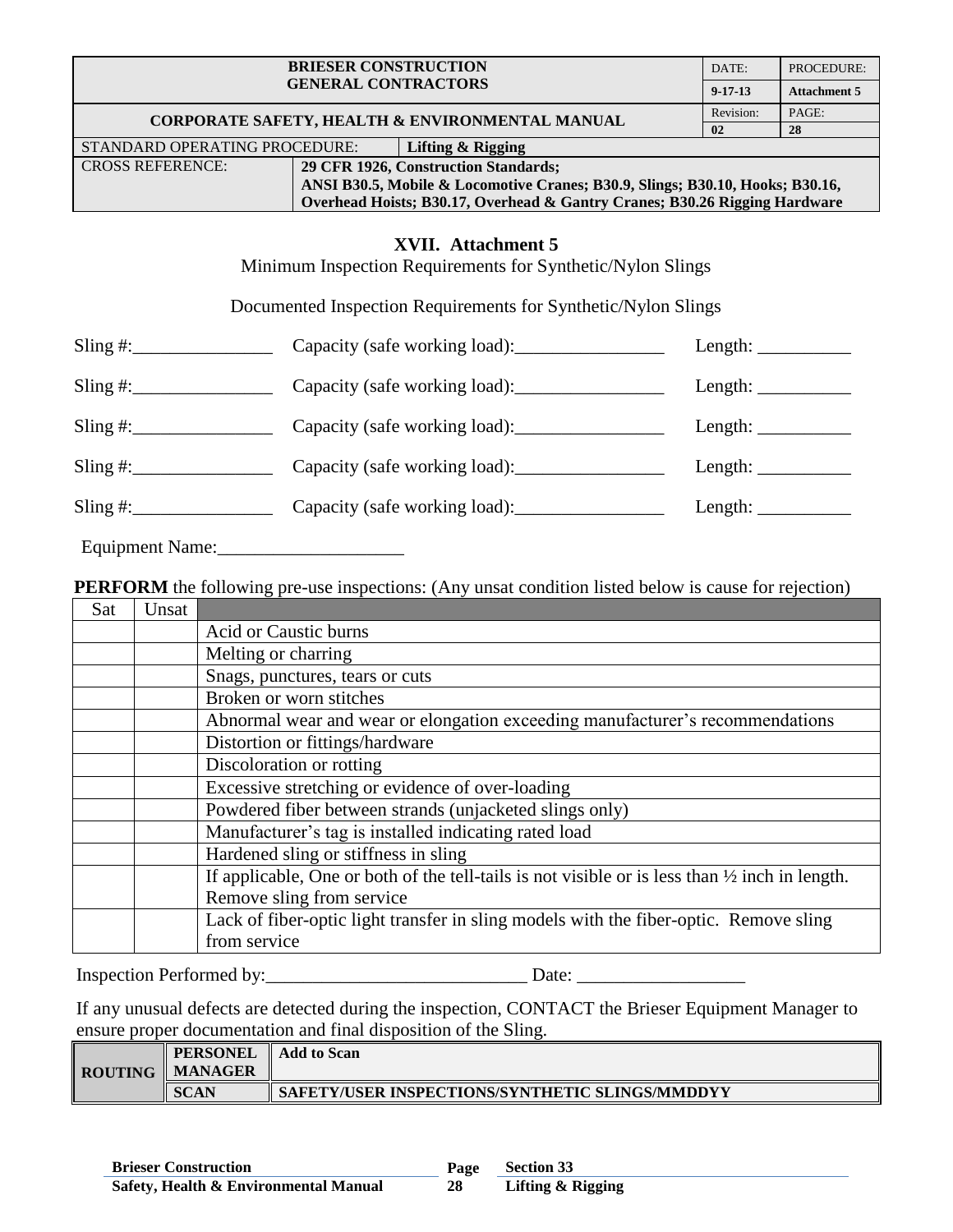| <b>BRIESER CONSTRUCTION</b><br><b>GENERAL CONTRACTORS</b>       |                                                                               |                                                 | DATE:         | PROCEDURE:          |
|-----------------------------------------------------------------|-------------------------------------------------------------------------------|-------------------------------------------------|---------------|---------------------|
|                                                                 |                                                                               |                                                 | $9 - 17 - 13$ | <b>Attachment 8</b> |
|                                                                 |                                                                               | CORPORATE SAFETY, HEALTH & ENVIRONMENTAL MANUAL | Revision:     | PAGE:               |
|                                                                 |                                                                               |                                                 | 02            | 32                  |
| STANDARD OPERATING PROCEDURE:                                   |                                                                               | Lifting & Rigging                               |               |                     |
| <b>CROSS REFERENCE:</b><br>29 CFR 1926, Construction Standards; |                                                                               |                                                 |               |                     |
|                                                                 | ANSI B30.5, Mobile & Locomotive Cranes; B30.9, Slings; B30.10, Hooks; B30.16, |                                                 |               |                     |
|                                                                 | Overhead Hoists; B30.17, Overhead & Gantry Cranes; B30.26 Rigging Hardware    |                                                 |               |                     |

### **XX. Attachment 8**

### MOBILE CRANE/EXCAVATOR/BACKHOE PRE-LIFT CHECKLIST

Perform inspection on the following (as applicable):

Yes No N/A Has the travel path been walked down to identify obstructions and hazards? Has the minimum clear distance from power lines been verified by measurement (i.e., laser measuring device in lieu of eyeball estimate)? Are operations taking place at night? Install adequate lighting. Management Approval is required for night operations. Are the tires properly inflated? Is the fuel tank at least half full? Did you complete the equipment pre-use inspection checklist? Is the equipment properly grounded? Are all personnel clear of the swing radius? Are all of the outriggers fully extended and level? Are you set up on safe ground? Do you have an accurate estimate for the weight of the load? Did you read and understand all notes on the load chart? Are you aware of what quadrants you can safely operate in? Have you identified your work radius according to the load chart? Do you have clear communications between the operator and the rigger? Is the designated spotter identified? Excavator/Backhoe Only Are approved lifting points being used? Lift capacity determination for the arm. Is the boom in its transport position? Lift capacity determination for the boom. Is the arm fully rotated outward? Crane Only Did you allow for the weight of the jib boom, hook block, crane cable, and the rigging? Are you reeved for the proper mechanical advantage? Is the counterweight fully extended and clear? Have you considered reduced crane capacity due to wind loading (wind velocity  $>20$ mph $)$ ? If used indoors, is the Fuel Selector Switch in PROPANE mode?

**32 Section 33**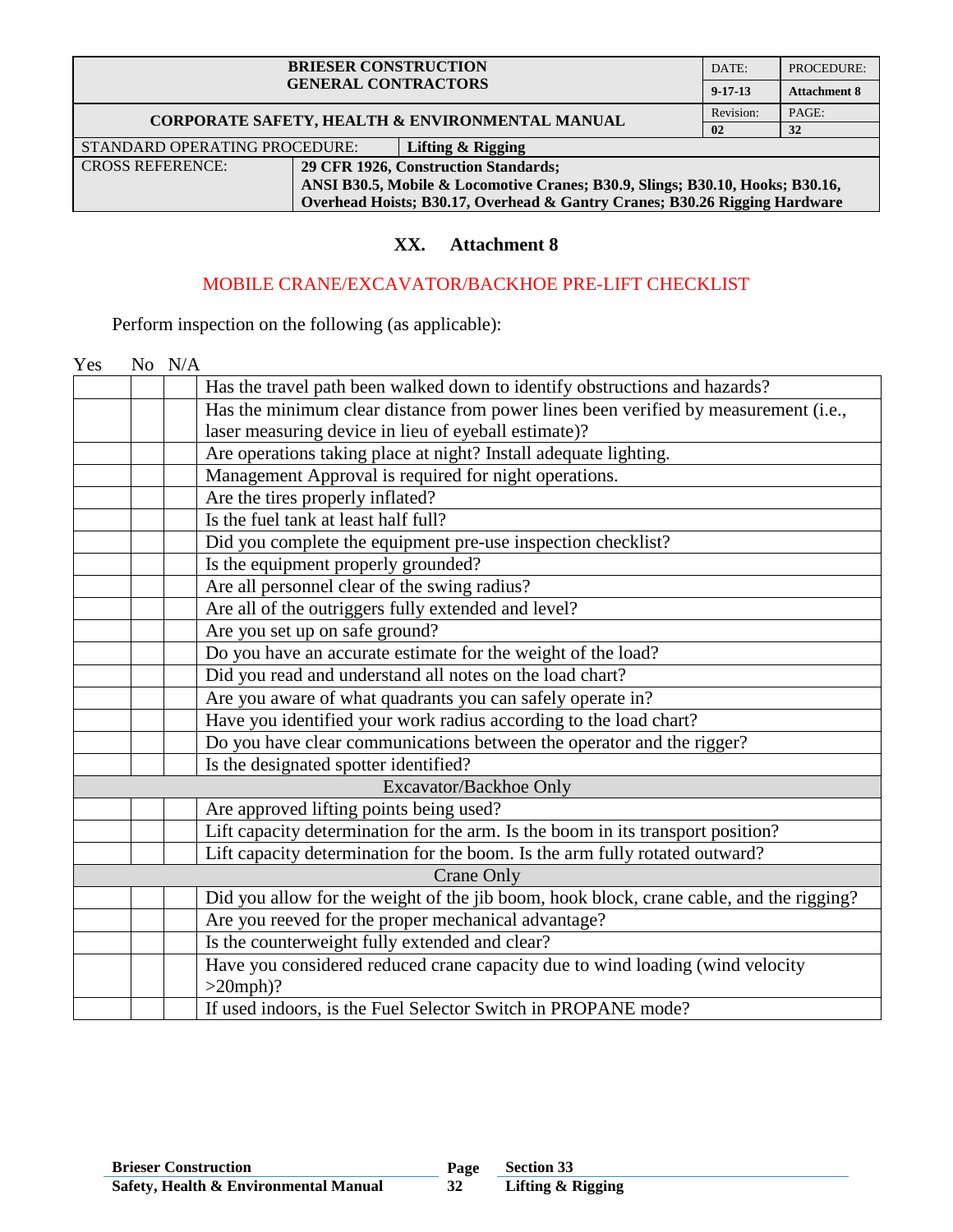| <b>BRIESER CONSTRUCTION</b><br><b>GENERAL CONTRACTORS</b> |                                                                               |                   | DATE:         | PROCEDURE:           |
|-----------------------------------------------------------|-------------------------------------------------------------------------------|-------------------|---------------|----------------------|
|                                                           |                                                                               |                   | $9 - 17 - 13$ | <b>Attachment 13</b> |
|                                                           | CORPORATE SAFETY, HEALTH & ENVIRONMENTAL MANUAL                               | Revision:         | PAGE:         |                      |
|                                                           |                                                                               |                   | 02            | 40                   |
| STANDARD OPERATING PROCEDURE:                             |                                                                               | Lifting & Rigging |               |                      |
| <b>CROSS REFERENCE:</b>                                   | 29 CFR 1926, Construction Standards;                                          |                   |               |                      |
|                                                           | ANSI B30.5, Mobile & Locomotive Cranes; B30.9, Slings; B30.10, Hooks; B30.16, |                   |               |                      |
|                                                           | Overhead Hoists; B30.17, Overhead & Gantry Cranes; B30.26 Rigging Hardware    |                   |               |                      |

# **XXV. Attachment 13**

## Rigging and Lifting Plan Guidance

# **Conditions When a Rigging and Lifting Plan is Recommended**

- $\triangleright$  The load weight & configuration (including all rigging components) exceeds 85% capacity of crane or rigging equipment.
- $\triangleright$  The load is "one of a kind" and critical to plant operations/ damage or destruction from the load would result in generation reduction or outage extension.
- $\triangleright$  The Sling Rating selected for lifting a load should be a minimum of 1.25 times the actual load weight to be lifted is greater than 25% due to the of the approved dynamic loading factor (1.25 x actual load weight  $=$  minimum rigging rating)
- $\triangleright$  The lift requires more than one crane (multiple-crane lift).
- $\triangleright$  The lift requires a mobile crane with outriggers that will be directly over underground piping or tunnels that could be damaged or collapse.
- $\triangleright$  The load is being moved horizontally with 2 or more hoists and the angle (at the loads highest position) of the load chain(s) are greater than 45 degrees from horizontal.
- $\triangleright$  The rigging used will have horizontal sling angles less than 30 degrees/ low headroom in location.
- $\triangleright$  The load will be lifted near energized power lines as defined in the Safety manual.
- $\triangleright$  The load is in a hazardous environment and or contains environmentally sensitive or controlled materials.
- $\triangleright$  Does the load have potential binding or interference fit & load cell usage is needed but not practical.
- $\triangleright$  Infrequently performed rigging activity or first time evolution?
- $\triangleright$  Does the rigging evolution involve/include two or more work groups and have all the rigging equipment/hardware been inspected to verify free of defects and satisfactory for performing the required lifts. All vendor supplied equipment/hardware is required to be inspected and meet the requirements of this procedure.

The Rigging and Lifting Plan Checklist on the next page is optional and may be used as the rigging plan.

**40**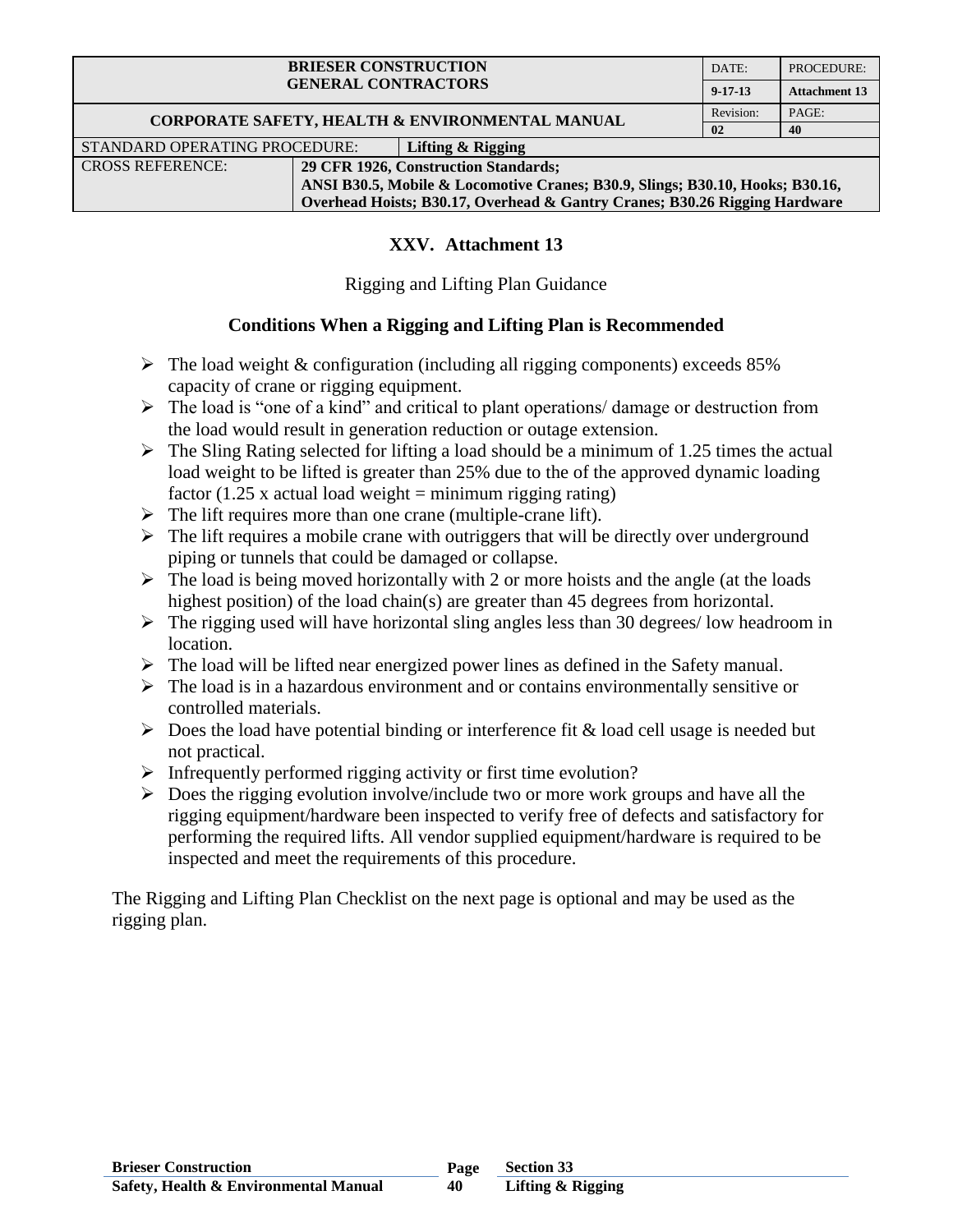| <b>BRIESER CONSTRUCTION</b><br><b>GENERAL CONTRACTORS</b> |                                                                               |                   | DATE:          | PROCEDURE:           |
|-----------------------------------------------------------|-------------------------------------------------------------------------------|-------------------|----------------|----------------------|
|                                                           |                                                                               |                   | $9 - 17 - 13$  | <b>Attachment 13</b> |
| CORPORATE SAFETY, HEALTH & ENVIRONMENTAL MANUAL           |                                                                               |                   | Revision:      | PAGE:                |
|                                                           |                                                                               |                   | 0 <sub>2</sub> | 41                   |
| STANDARD OPERATING PROCEDURE:                             |                                                                               | Lifting & Rigging |                |                      |
| <b>CROSS REFERENCE:</b>                                   | 29 CFR 1926, Construction Standards;                                          |                   |                |                      |
|                                                           | ANSI B30.5, Mobile & Locomotive Cranes; B30.9, Slings; B30.10, Hooks; B30.16, |                   |                |                      |
|                                                           | Overhead Hoists; B30.17, Overhead & Gantry Cranes; B30.26 Rigging Hardware    |                   |                |                      |

Rigging & Lifting Plan Guidance

# **Rigging & Lifting Plan Checklist**

| Signalman & Single Point of Contact (qualified rigger) has been designated?                                                                                                                       |
|---------------------------------------------------------------------------------------------------------------------------------------------------------------------------------------------------|
| Do you know how much the load weighs by calculation, drawing or markings? Weight<br>Lbs. Load cell required.                                                                                      |
| Is the lift going to be near unprotected energized conductors, such as crane bus or electrical<br>equipment, wires, etc? – Robust barriers installed – Electrical lines protected or deenergized? |
| Do you understand the load path?                                                                                                                                                                  |
| Has the load path been walked down for tag line requirements (for uncontrolled movement of loads)<br>and obstructions or sharp objects that could damage slings?                                  |
| Have you inspected your rigging, verified load reductions, and is it satisfactory?                                                                                                                |
| Is the center of gravity known? Verify stability and capacity according to hitch type. (Vertical,<br>Basket, Choke)                                                                               |
| Calculated for sling angle and de-rated the slings accordingly. Dynamic loading/additional stresses<br>assessed.                                                                                  |
| Is all rigging hardware selection adequate for the lift? Inspect periodically during lifting evolutions for<br>signs of imminent failure.                                                         |
| Does the load have any corners that require softeners / abrasion protection required? (Cornermax sling<br>protection needed)?                                                                     |
| For inverted basket hitches, ensure sling attachment points are above the center of gravity                                                                                                       |
| Have you verified that nothing can shift when the load is lifted? (i.e. loaded gang box)                                                                                                          |
| Are the appropriate hand signals, if required, available at the job site? (OSHA standard)                                                                                                         |
| Has a safe lift zone been properly established and communicated.                                                                                                                                  |
| Safe set down contingency established? Cribbing available and inspected for set down.                                                                                                             |
| Are you aware that outdoor cranes shall be secured at wind speeds sustained 30 mph or above?                                                                                                      |
| Capacity is reduced approximately 45% when winds are sustained at 20 mph.                                                                                                                         |
| Hoist ring usage - Torque per manufacturers specifications                                                                                                                                        |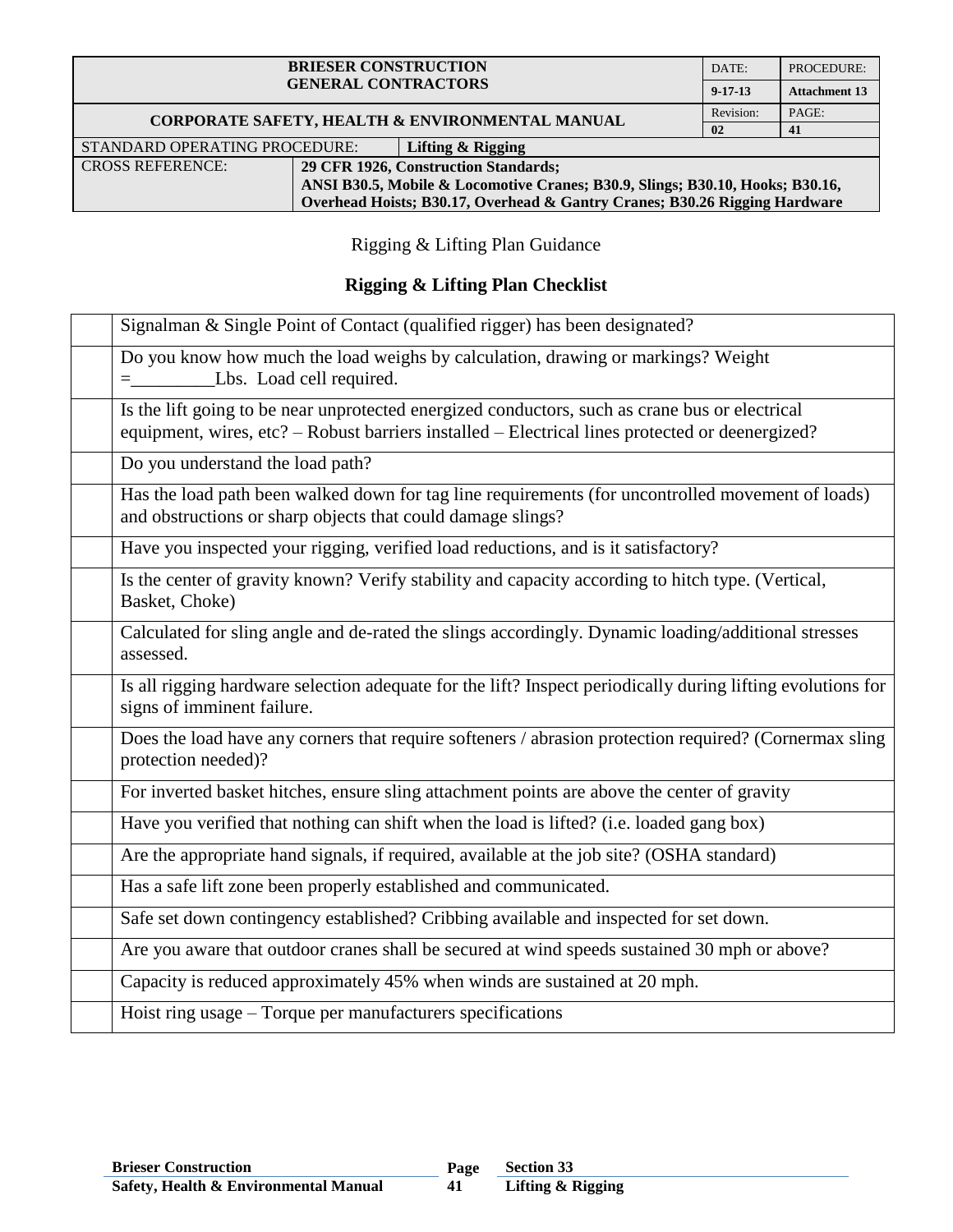| <b>BRIESER CONSTRUCTION</b>                     |                                                                               |                                      | DATE:         | PROCEDURE:           |
|-------------------------------------------------|-------------------------------------------------------------------------------|--------------------------------------|---------------|----------------------|
| <b>GENERAL CONTRACTORS</b>                      |                                                                               |                                      | $9 - 17 - 13$ | <b>Attachment 13</b> |
| CORPORATE SAFETY, HEALTH & ENVIRONMENTAL MANUAL |                                                                               |                                      | Revision:     | PAGE:                |
|                                                 |                                                                               |                                      |               | 42                   |
| STANDARD OPERATING PROCEDURE:                   |                                                                               | Lifting & Rigging                    |               |                      |
| <b>CROSS REFERENCE:</b>                         |                                                                               | 29 CFR 1926, Construction Standards; |               |                      |
|                                                 | ANSI B30.5, Mobile & Locomotive Cranes; B30.9, Slings; B30.10, Hooks; B30.16, |                                      |               |                      |
|                                                 | Overhead Hoists; B30.17, Overhead & Gantry Cranes; B30.26 Rigging Hardware    |                                      |               |                      |

Rigging & Lifting Plan Guidance

### **Rigging & Lifting Plan Checklist-Additional Items to Consider**

- What is being lifted? \_\_\_\_\_\_\_\_\_\_\_\_\_\_\_\_
- $\checkmark$  Who is in charge of the lift? Is a competent rigger / Brieser oversight person required prior to moving the load?
- $\checkmark$  Shackle pins fully seated? Eyebolts shouldered and adequate thread engagement?
- $\checkmark$  Does the rigging have appropriate identification? Pre-use inspections completed?
- $\checkmark$  Does all rigging have adequate/known working load limits?
- $\checkmark$  Will there be any side or angular loading?
- $\checkmark$  Turnbuckles have at least full thread engagement?
- $\checkmark$  Will personnel be clear of suspended load? Safe lift zone established?
- $\checkmark$  Rigging attachment points approved for use, capacity, and visually inspected?
- $\checkmark$  Any unusual environmental concerns (weather, electrical wires, visibility, noise, high radiation areas, heat stress, etc)?
- $\checkmark$  Will personnel be restricted from elevations below the load path?
- $\checkmark$  For Mobil Crane lifts see **attachment 8**.

Brief description of lifting operation:

| Checklist completion performed by: | Date: |
|------------------------------------|-------|
| Rigging Supervisor:                | Date: |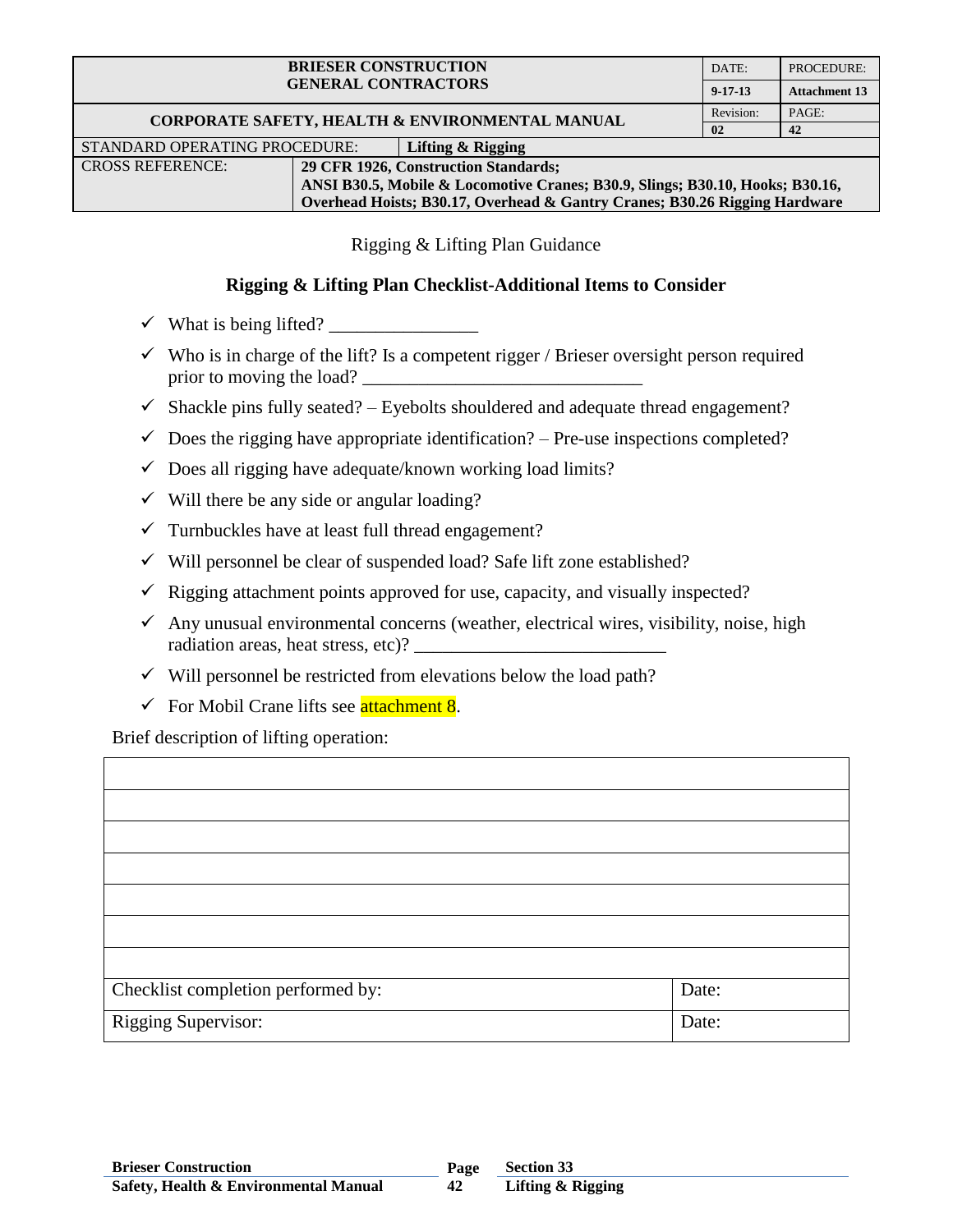| <b>BRIESER CONSTRUCTION</b><br><b>GENERAL CONTRACTORS</b>                     |  | DATE:                                | PROCEDURE:           |       |
|-------------------------------------------------------------------------------|--|--------------------------------------|----------------------|-------|
|                                                                               |  | $9 - 17 - 13$                        | <b>Attachment 14</b> |       |
| CORPORATE SAFETY, HEALTH & ENVIRONMENTAL MANUAL                               |  |                                      | Revision:            | PAGE: |
|                                                                               |  | $\mathbf{02}$                        | 43                   |       |
| STANDARD OPERATING PROCEDURE:                                                 |  | Lifting & Rigging                    |                      |       |
| <b>CROSS REFERENCE:</b>                                                       |  | 29 CFR 1926, Construction Standards; |                      |       |
| ANSI B30.5, Mobile & Locomotive Cranes; B30.9, Slings; B30.10, Hooks; B30.16, |  |                                      |                      |       |
| Overhead Hoists; B30.17, Overhead & Gantry Cranes; B30.26 Rigging Hardware    |  |                                      |                      |       |

### **XXVI. Attachment 14**



**43**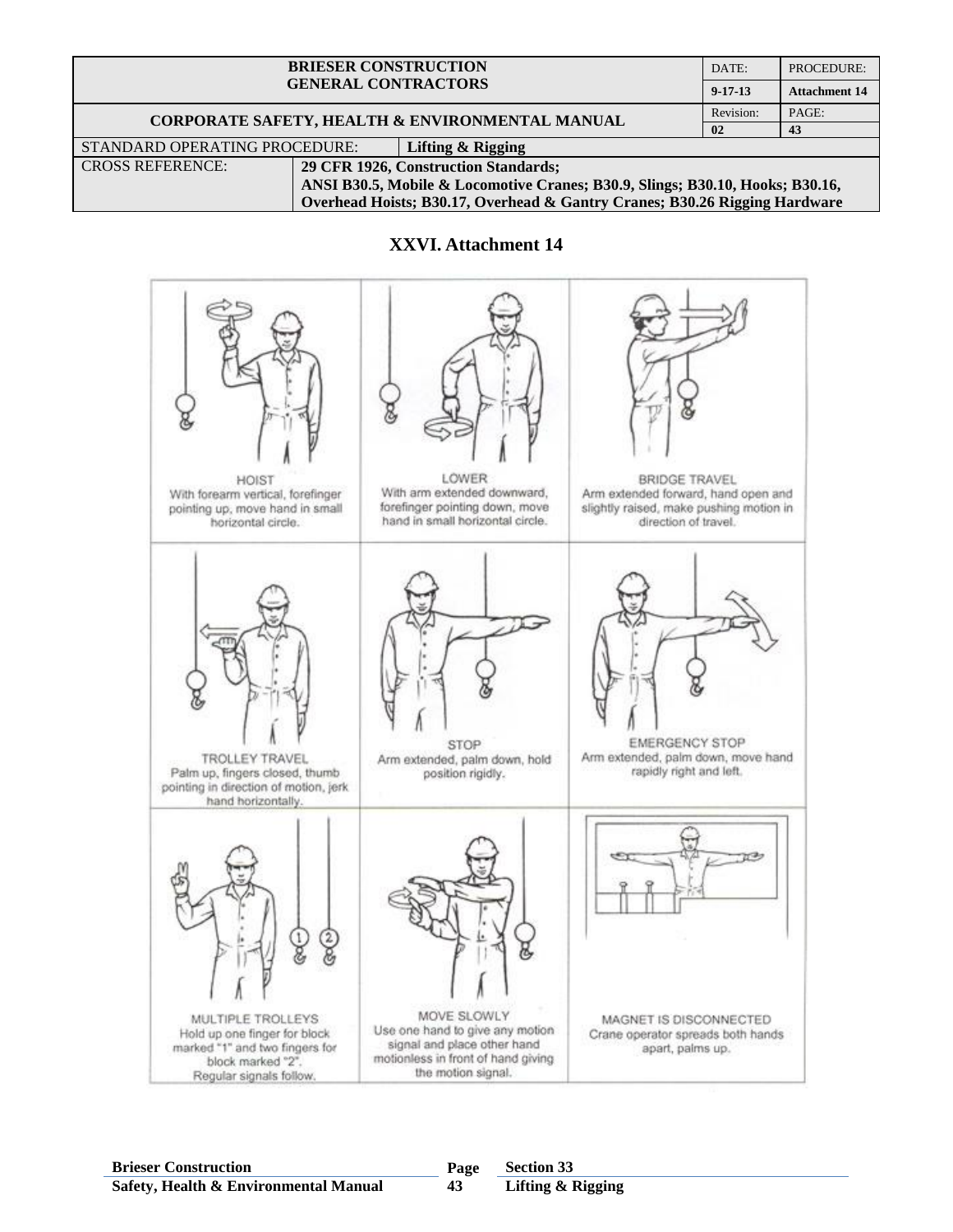| <b>BRIESER CONSTRUCTION</b><br><b>GENERAL CONTRACTORS</b>                     |  | DATE:                                | PROCEDURE:           |  |
|-------------------------------------------------------------------------------|--|--------------------------------------|----------------------|--|
|                                                                               |  | $9 - 17 - 13$                        | <b>Attachment 15</b> |  |
| CORPORATE SAFETY, HEALTH & ENVIRONMENTAL MANUAL                               |  | Revision:                            | PAGE:                |  |
|                                                                               |  | 02                                   | 44                   |  |
| STANDARD OPERATING PROCEDURE:                                                 |  | Lifting & Rigging                    |                      |  |
| <b>CROSS REFERENCE:</b>                                                       |  | 29 CFR 1926, Construction Standards; |                      |  |
| ANSI B30.5, Mobile & Locomotive Cranes; B30.9, Slings; B30.10, Hooks; B30.16, |  |                                      |                      |  |
| Overhead Hoists; B30.17, Overhead & Gantry Cranes; B30.26 Rigging Hardware    |  |                                      |                      |  |

### **XXVII. Attachment 15**